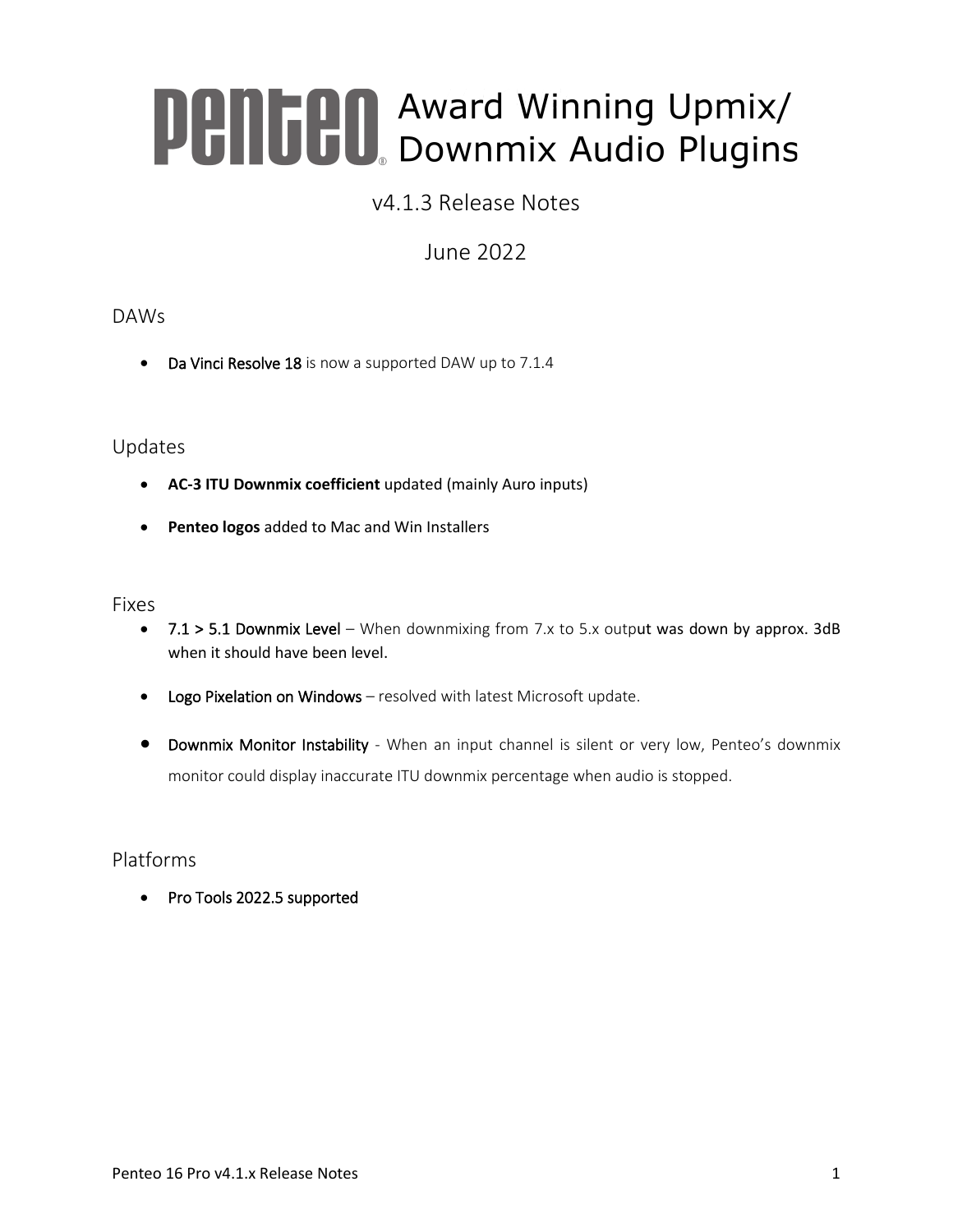# v4.1.2 Release Notes

# February 2022

## Enhancements

• Upper Fader at -100%: Reducing the upper fader to -100% now completely eliminates all upper signal generation via Penteo. Sound energy is rebalanced so this maintains a perfect 100% ITU downmix capability.

## Fixes

- Pace Crash Pace was causing a crash on M1/Arm64 native hosts running Monterey and Big Sur. Pace has delivered their fix and we have deployed it in this release.
- LFE was not being synthesized properly when downmixing to Stereo or Ambisonics formats. This has been resolved.
- Logic channel ordering bug has been sourced to either JUCE or Apple and remains open. Until they provide a fix, we have fixed and match Logic ordering for Quad, 5.1, 6.1, 7.1, 7.1.2, and 7.1.4 formats. See notes in v4.1.1 below.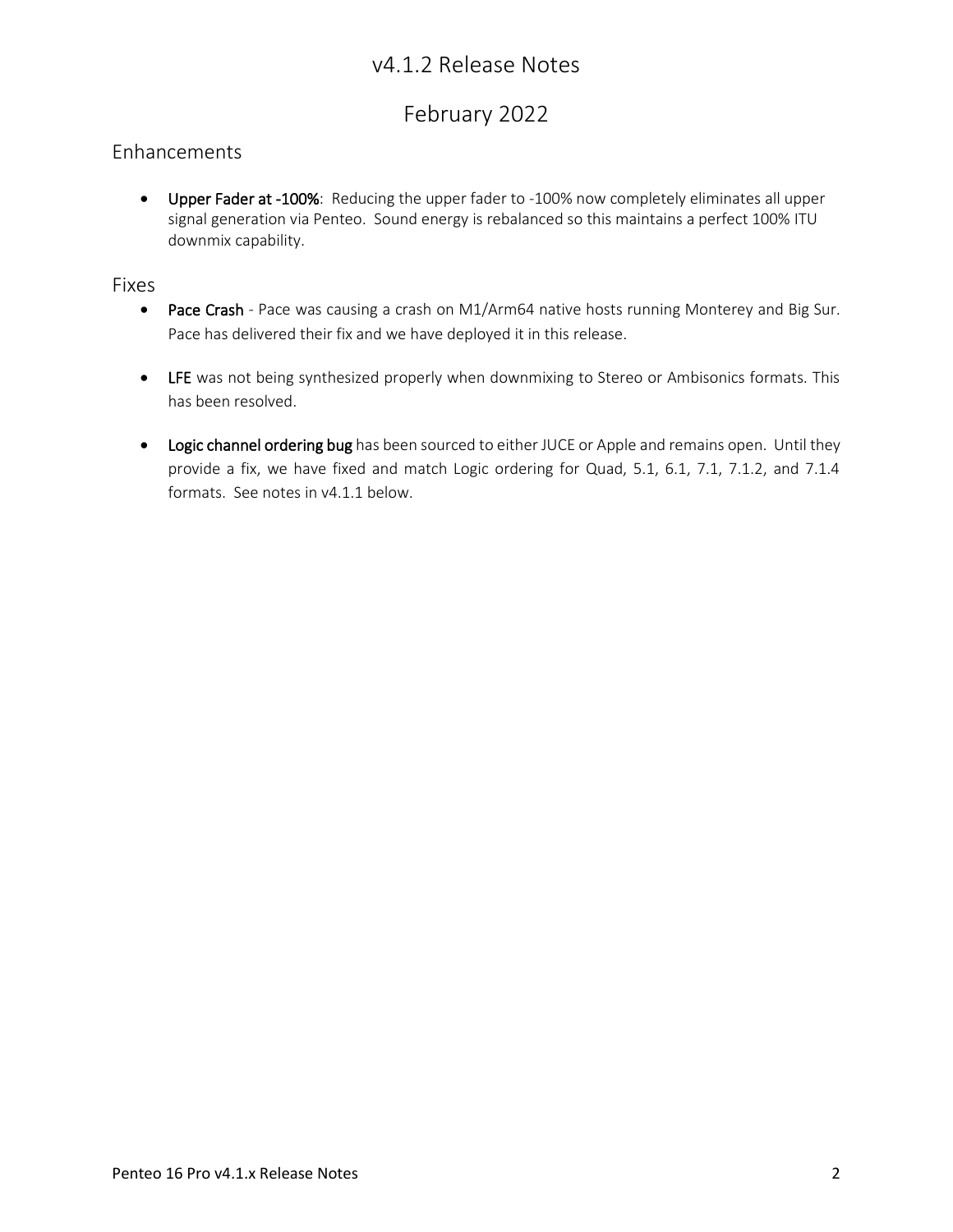## v4.1.1 Release Notes

## January 2022

## Fixes

- Master control meters now accurately displaying output on VST/AU Hosts (Logic, Nuendo, Reaper, etc). Penteo meters were outputting properly.
- Pace was causing a crash on M1/Arm64 native hosts running Monterey, this has now been resolved. Pace says there is still an issue with M1 machines running Big Sur and the next beta will address this. Penteo will apply this patch when received.
- Logic channel ordering bug has been sourced to either JUCE or Apple. Until they provide a fix, we have fixed and match Logic ordering for Quad, 5.1, 6.1, 7.1, 7.1.2, and 7.1.4 formats.
- Note 1 for Logic: 5.1.2, and 5.1.4 tracks are not supported in Logic.
- Note 2 for Logic: Select new 5th output ordering option for Logic AU. Below shows Logic for 7.1.2 showing the equivalent Penteo channels matched to Logic's.